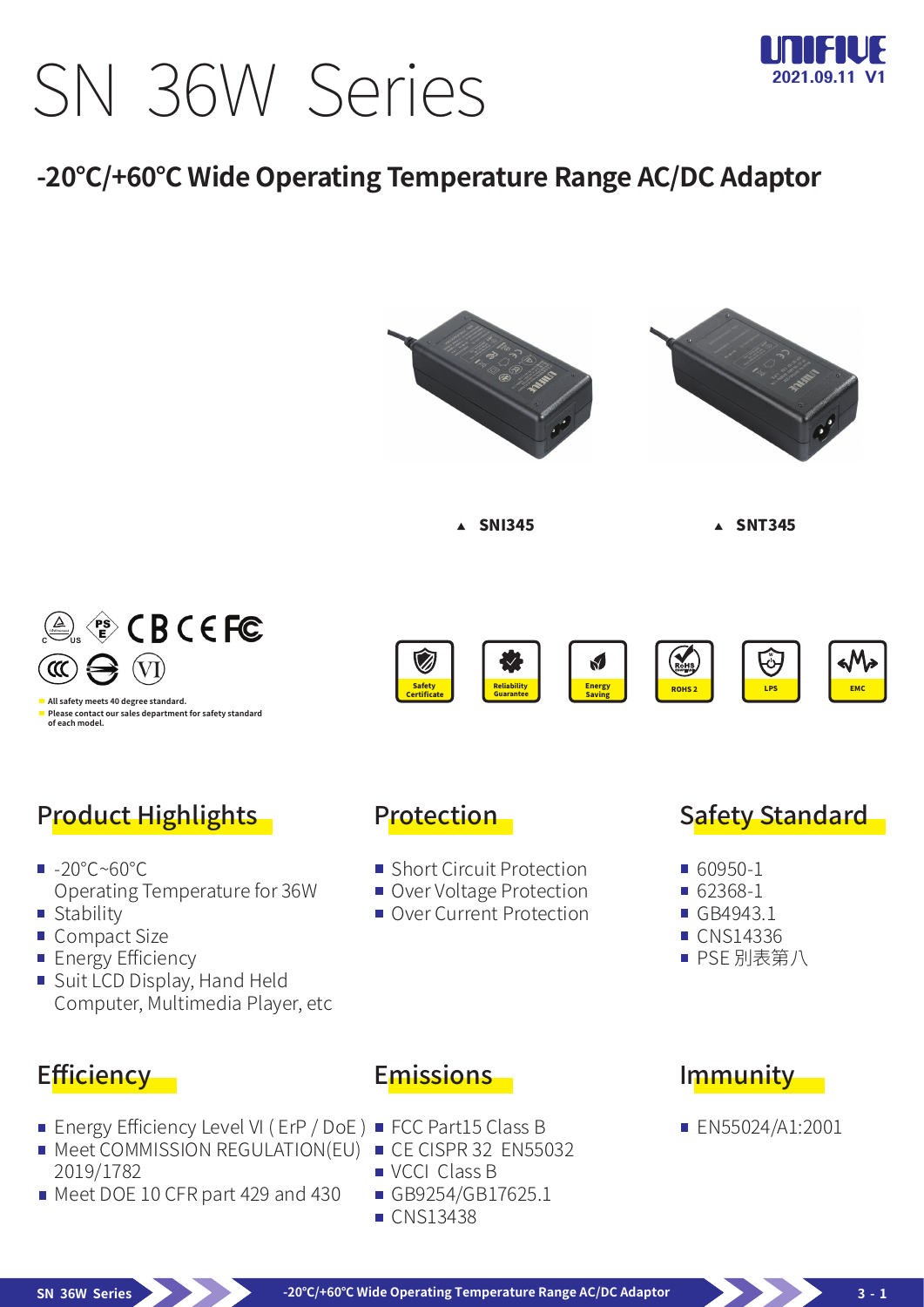#### Electrical Spec **2021.09.11 V1**



| <b>Input</b> |      |         |      |              |         |  |  |  |
|--------------|------|---------|------|--------------|---------|--|--|--|
| Description  | Min. | Typ.    | Max. | <b>Units</b> | Comment |  |  |  |
| Voltage      | 90   | 100~240 | 264  | Vac          |         |  |  |  |
| Frequency    | 47   | 50/60   | 63   | Hz           |         |  |  |  |

| Environmental                 |       |      |      |       |                            |  |  |  |
|-------------------------------|-------|------|------|-------|----------------------------|--|--|--|
| Description                   | Min.  | Typ. | Max. | Units | Comment                    |  |  |  |
| Operating Temperature for 45W |       |      | 40   | °C    | Free Convection, Sea Level |  |  |  |
| Operating Temperature for 36W | $-20$ |      | 60   | °C    | Free Convection, Sea Level |  |  |  |
| Storage Temperture            | $-20$ |      | 65   | °C    | Free Convection, Sea Level |  |  |  |
| <b>Operating Humidity</b>     |       |      | 95   | %RH   | No Condensing              |  |  |  |
| Storage Humidity              | 5     |      | 95   | %RH   | No Condensing              |  |  |  |

## Typical model list

|   | No.         | DC<br>Output<br>Voltage | <b>DC</b><br>Output<br><b>Current</b> | <b>Output</b><br><b>Voltage</b><br><b>Precision</b> | <b>Ripple</b> | <b>Noise</b> | Average<br><b>Active</b><br><b>Efficiency</b> | No-Load<br><b>Power</b><br><b>Consumption</b> | <b>Option/Remark</b>                   |
|---|-------------|-------------------------|---------------------------------------|-----------------------------------------------------|---------------|--------------|-----------------------------------------------|-----------------------------------------------|----------------------------------------|
|   | SNx345-1238 | 12.0V                   | 2.5A                                  | ±5%                                                 | 240mV         | 240mV        | 86.95%                                        | 0.1W                                          | -20 $\degree$ C~60 $\degree$ C         |
|   |             | 12.0V                   | 3.8A                                  | ±5%                                                 | 240mV         | 240mV        | 87.74%                                        | 0.1W                                          | $0^{\circ}$ C~40 $^{\circ}$ C          |
| 2 | SNx345-1530 | 15.0V                   | 2.0A                                  | ±5%                                                 | 300mV         | 300mV        | 86.95%                                        | 0.1W                                          | $-20^{\circ}$ C~60 $^{\circ}$ C        |
|   |             | 15.0V                   | 3.0A                                  | ±5%                                                 | 300mV         | 300mV        | 87.73%                                        | 0.1W                                          | $0^{\circ}$ C~40 $^{\circ}$ C          |
| 3 | SNx345-1628 | 16.0V                   | 2.0A                                  | ±5%                                                 | 300mV         | 300mV        | 87.13%                                        | 0.1W                                          | $-20^{\circ}$ C $\sim$ 60 $^{\circ}$ C |
|   |             | 16.0V                   | 2.8A                                  | ±5%                                                 | 300mV         | 300mV        | 87.72%                                        | 0.1W                                          | $0^{\circ}$ C~40 $^{\circ}$ C          |
| 4 | SNx345-1825 | 18.0V                   | 1.8A                                  | ±5%                                                 | 300mV         | 300mV        | 87.16%                                        | 0.1W                                          | $-20^{\circ}$ C $\sim$ 60 $^{\circ}$ C |
|   |             | 18.0V                   | 2.5A                                  | ±5%                                                 | 300mV         | 300mV        | 87.73%                                        | 0.1W                                          | $0^{\circ}$ C~40 $^{\circ}$ C          |
| 5 | SNx345-1924 | 19.0V                   | 1.67A                                 | ±5%                                                 | 240mV         | 480mV        | 87.10%                                        | 0.1W                                          | $-20^{\circ}$ C $\sim$ 60 $^{\circ}$ C |
|   |             | 19.0V                   | 2.4A                                  | ±5%                                                 | 240mV         | 480mV        | 87.74%                                        | 0.1W                                          | $0^{\circ}$ C~40 $^{\circ}$ C          |
| 6 | SNx345-2419 | 24.0V                   | 1.3A                                  | ±5%                                                 | 300mV         | 300mV        | 87.06%                                        | 0.1W                                          | $-20^{\circ}$ C $\sim$ 60 $^{\circ}$ C |
|   |             | 24.0V                   | 1.9A                                  | ±5%                                                 | 300mV         | 300mV        | 87.74%                                        | 0.1W                                          | $0^{\circ}$ C~40 $^{\circ}$ C          |

Remarks:  $SNx$  (x=I or T)

**Measurement condition** 

1. Mesurements shall be made with an oscilloscope with 20MHz bandwidth.

2. Outputs shall be bypassed at the connector with a 0.1uF ceramic disk capacitor and a 10uF electrolytic capacitor to simulate system loading. Precaution The different output current is applied to the different operating temperature. For example, 12.0V/2.5A is for -20°C to 60°C and

12.0V/3.8A is for 0°C to 40°C. For the applicable safety standards, see the specification sheef.

3. Safety certificates were available for the model with 0~40 degrees operation.

No certificates for the model which operating under -20~60 degrees, but the design can meet safety standard.

**more detail on next page**